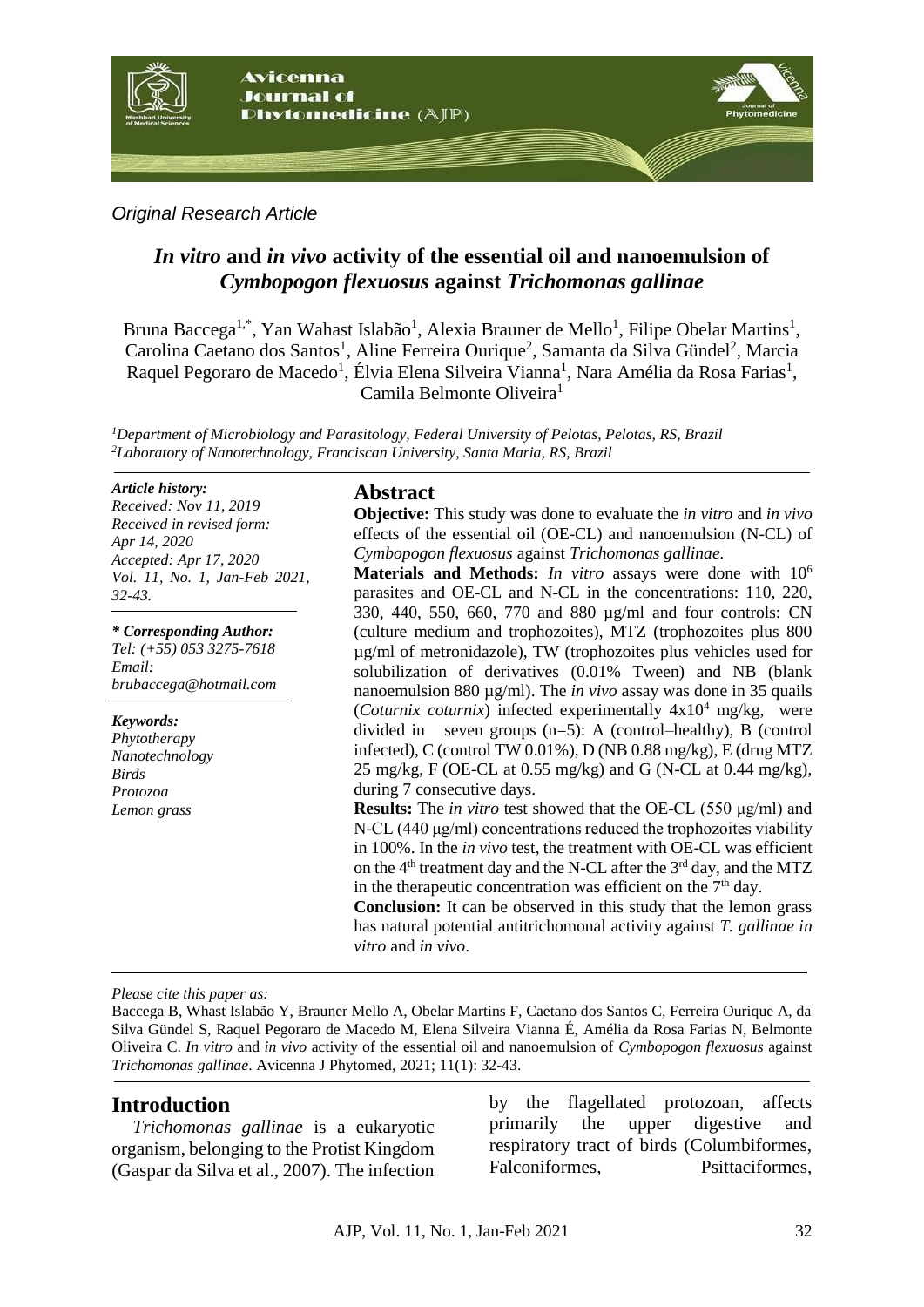Passeriformes and Galliformes) (Forrester and Foster, 2009). Occurring in sylvan birds, as well as in captivity, being which has pigeons (*Columba livia*) as responsible for its distribution, one of its main hosts. (Forrester and Foster, 2009; Bunbury et al., 2007).

For the treatment of this parasitoses, nitroimidazoles such as metronidazole and tinidazole are used, however, the treatment features therapeutic failures like adapted protocols and resistance of isolates and strains (Dunne et al., 2003; Upcroft et al., 2001; Dingsdag and Hunter, 2018, Zimre Grabensteiner et al., 2011 and Cudmore et al., 2004). Besides, these active principles can present toxicity, and administration of drugs in long-term treatment has carcinogenic potential, possibly due to the relation with DNA, proteins and cell membranes (Hussein et al., 2011; Rein, 1995; Tracy and Webster, 1996).

New alternatives are necessary to provide a substitute treatment against this protozoan as the use of essential oils (OEs) (Seddiek et al., 2011; Tabari et al., 2017; Youseffi et al., 2017) and the Cymbopogon genus, the *C. flexuosus* botanical species known as lemon grass, is a plant that produces high levels of OE when cultivated in tropical and subtropical regions worldwide and it has been gaining prominence in the use against parasitoses like *Leishmania* (L.) *chagasi*, and *Trypanosoma cruzi* (Ganjewala and Luthra, 2010; Santoro et al., 2007; Oliveira et al., 2012). OEs can suffer environmental variations and the use of nanostructured systems is an efficient strategy to prevent its degradation, improving the beneficial effects and the release of active compounds (Fang et al., 2010; Hosseini et al., 2013). In this context, this study had the objective to investigate the *in vitro* and *in vivo Trichomonas* activity in quails (*Coturnix coturnix* japonica) of the essential oil and *Cymbopogon flexuosus* (CF) nanoemulsion.

# **Materials and Methods Reagents**

CF was commercially acquired from FERQUIMA Indústria e Comércio Ltda. Polysorbate 80 was acquired from Synth (Brazil), Sorbitan monooleate, MTZ (metronidazole) and meio de cultivo utilizado foi trypticase-extrato de levedomaltose (TYM) was obtained from Sigma-Aldrich®, Deisenhofen, Germany and sterile adult bovine serum (SBA), from Bio Nutrients.

# **Development and characterization of nanoemulsion**

The OE-CL and N-CL were supplied by the Nanotechnology Laboratory of the Universidad Fransciscana (UFN). The characterization OE-CL followed the method described by Hussain et al. (2010) with modifications (Gündel et al., 2018), using the Varian Star 3400CX gas chromatograph (CA, USA). For the qualitative analysis of the compounds, a Shimadzu QP2010 Plus gas chromatograph coupled to a mass spectrometer (GC/MS, Shimadzu Corporation, Kyoto, Japan) was used (Gündel et al., 2018).

# **Development of nanoemulsion**

The N-CL, oil was developed using the homogenization under high agitation method, following the methodologies described by Gündel et al. (2018). The formulations were composed of an oil phase containing OE-CL (5%) and sorbitan monooleate surfactant (2%), while the aqueous phase was composed of polysorbate 80 (2%) and ultrapure water. Both phases were homogenized separately with the aid of a magnetic stirrer, then the aqueous phase was placed in the Ultra-Turrax® (IKA, Germany) equipment for 10 min at 10,000 rpm. Subsequently, the oil phase was injected into the aqueous phase, and maintained in the Ultra-Turrax® for 30 min at 17,000 rpm, with temperature control. The blank nanoemulsion was developed using a medium chain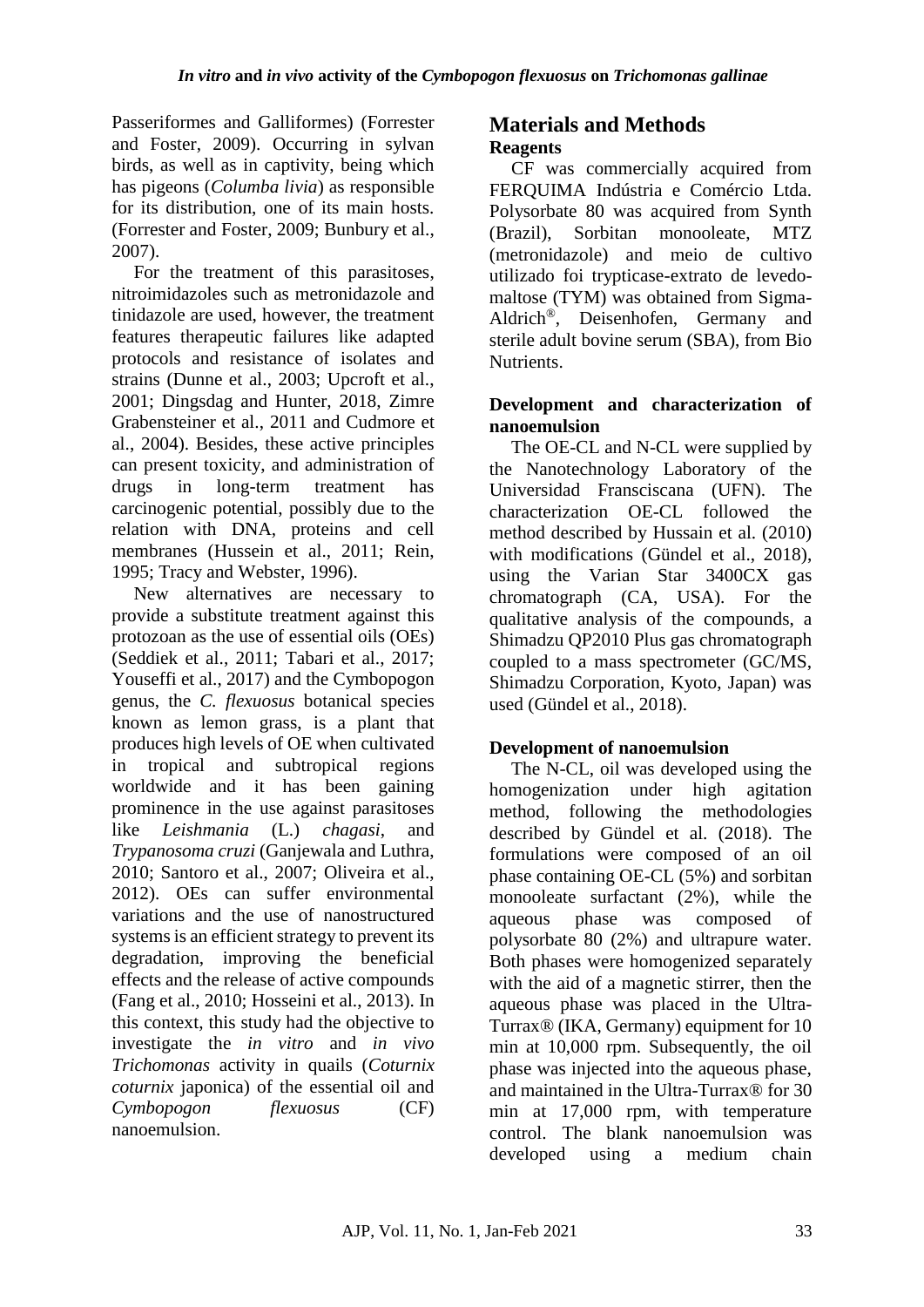triglyceride, derived from caprylic and capric acids (Gündel et al., 2018).

# **Characterization of nanoemulsion**

The physicochemical characterization of the formulation was done by determining the mean droplet size, polydispersity index, zeta potential and pH. The mean droplet size and polydispersity index were determined by the dynamic light scattering technique (Zetasizer® equipment, nano-ZS model ZEN 3600, Malvern) after sample dilution (500 times) in ultrapure water. The zeta potential was determined using the electrophoretic mobility technique (Zetasizer® equipment, nano-ZS model ZEN 3600, Malvern) after sample dilution (500 times) in aqueous solution of sodium chloride (10 mM). The pH was determined using a potentiometer (DM-22, Digimed®) previously calibrated with standard solution, and the readings were carried out directly in formulations. The formulation of the N-CL remained stable under refrigeration for up to 90 days. The readings were done in triplicate and the results are expressed as mean±standard deviation (Gündel et al., 2018).

# *Trichomonas gallinae*

Samples of *T. gallinae* were recovered by the wet mount method of naturally infected pigeons. Twelve native pigeons (*C. livia*) (2 to 8 weeks old) were captured in their nests in the city of Pelotas, Rio Grande do Sul.

Using swabs, samples were taken from the oral cavity, and from membranous lesions of the oropharyngeal region of domestic pigeons (*C. livia*). The culture of the parasite was prepared by immersion of oral swabs in tryptone/ yeast extract/maltose médium (TYM) (Diamond, 1957) supplemented with 10% adult fetal serum, antibiotic (meropenem), antifungal (amphotericin B) (Sigma-Aldrich®) and incubated at 37°C (Sansano et al., 2009). The cultures were then examined under an optical microscope at (100 and 400x) for mobile trophozoites observation.

Cultures were observed over seven consecutive days to verify the growth of trophozoites. At every 48 hr, trophozoites that had more than 95% mobility and normal morphology, were subculture (Seddiek et al., 2014).

# **Molecular analyses**

To confirm the *Trichomonas* specie, we did molecular analyses and construct the phylogenetic tree of genera. For the extraction of total genomic DNA, the culture medium sample from the *in vitro* test of *T. gallinae* was used, applying a commercial DNA- GenElute Mammalian Genomic DNA Miniprep (Sigma-Aldrich, St. Louis, MO, EUA) according to the manufacturer's instructions.

To verify the parity of the *T. gallinae* DNA sample, Trichomonad small subunit (SSU) rRNA primers (forward– TACTTGGTTGATCCTGCC and reverse-TCACCTACCGTTACCTTG) and the ITS-1 rDNA sequences were amplified by PCR using the ITS1R-ITS1F and primers were modified according to Cepicka et al (2005). The PCR reaction was run in the final 25 μl volume using Promega PCR Master Mix (Promega Corporation, WI, USA), 20 pM of each primer, and 100-150 ng DNA template. The amplification comprises a denaturation step of 5 min to 95 <sup>o</sup>C hence of 40 repeats of 60 sec at 95 <sup>o</sup>C, 30 sec at  $56^{\circ}$ C and 30 sec at  $72^{\circ}$ C and a final extent at  $72^{\circ}$  C for 10 min. A positive control (*Caracara plancus*) and a negative control sample were used for each amplification reaction. The amplicons were verified by agarose gel electrophoresis (2%) and observed by staining with Blue Green 1X DNA loading dye (LGC Biotechnology, São Paulo, Brazil). The amplification products were purified using the Illustra GFX (GE Healthcare) PCR and gel DNA purification kit and the DNA strand was sequenced directly (Macrogen; http://www.macrogen.com). The sequence results were matched with the NCBI/Genbank database using the Basic Local Alignment Search Tool (BLASTn).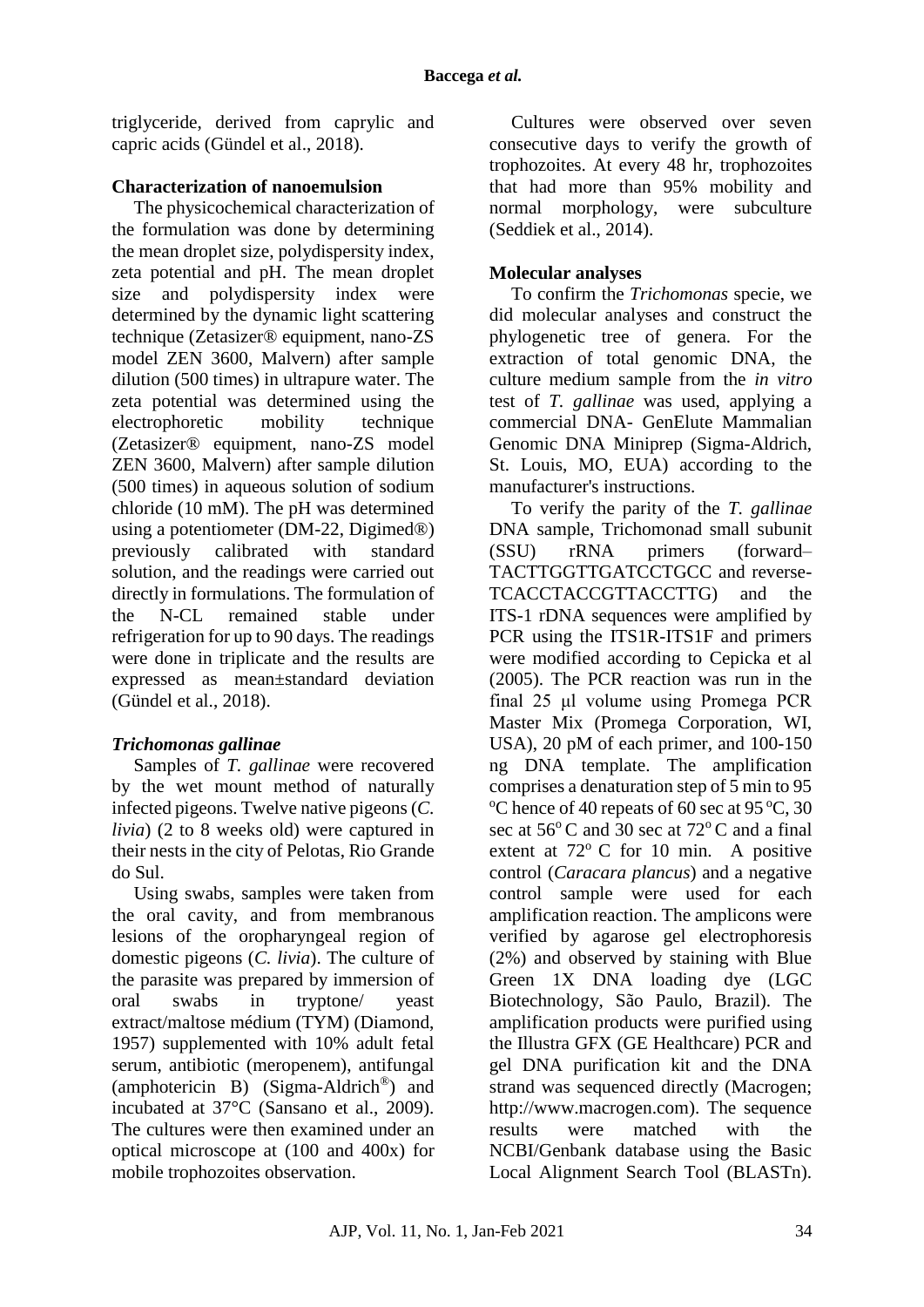The SSU sequences were used to construct the phylogenetic tree, in software MegaX (Kumar et al, 2018). The phylogenetic trees were inferred using the Neighbor-Joining method and Maximum Likelihood. The robustness of the trees was evaluated using bootstrapping with 1000 replicates.

### *In vitro* **assay**

To examine the susceptibility of *T. gallinae* to free and nanostructured oils, sterile 96-well plates were used for incubation with different concentrations of OE free and nanostructured. The N-CL was applied to the *in vitro* assay after seven days of the preparation of its formulation.

The parasites were seeded at an initial density of 10<sup>6</sup> trophozoites/ml of TYM and incubated with the oil and N-CL. Four controls were considered: A (trophozoites only), B (trophozoites plus the vehicle used for solubilization of the derivatives (0.01% Tween (TW), C (trophozoites plus 880 µg/ml metronidazole (MTZ), as positive control) and D (blank nanoemulsion (NB) 880 µg/ml).

Free OE-CL and nanostructured were added to the wells to obtain final concentrations of 110, 220, 330, 440, 550, 660, 770 and 880 μg/ml, respectively. Subsequently, to generate anaerobic conditions, the microculture plates were incubated at  $37^{\circ}$ C with 5% CO<sub>2</sub> for 24 h. After this period, a preparation with trophozoites, containing trypan blue (0.4%) (1:1), was evaluated in Neubauer chamber. Cultures with viability equal to or greater than 95% were used for assays, having considered motility, morphology and exclusion by dye.

The  $IC_{50}$  (half the maximal inhibitory concentration) was determined for the oil and N-CL. A kinetic growth curve was constructed to obtain the profile of comparable activity of OE and N-CL compounds against *T. gallinae* trophozoites.

Only the concentrations of OE and/or N-CL that showed a reduction in the viability of the trophozoites to 100%, were used to determine the MIC (minimum inhibitory concentration). The trophozoites used to establish MIC and below and above concentrations, as well as inoculated controls in fresh TYM medium at 37°C, were counted in Neubauer chamber with trypan blue every 24 hr for 96 hr to confirm MIC<sup>.</sup>

The best concentration, presented after MIC free oil analysis and N-CL OEs, was conduted at the following times: 1, 6, 12, 24, 48, 72 and 96 hr by the dye exclusion method. The  $IC_{50}$  was determined at varying concentrations, as described in the MIC method. A death time curve was constructed to obtain an activity profile of the efficiency of the free oil and N-CL against *T. gallinae* flagellate trophozoites. All assays were performed independently in nonoplicate (Sena- Lopes et al., 2017).

# **Animals**

Quails (*C. coturnix* japonica), females, at 6 weeks old and average weight of 115 g, were allocated in specific cages for the species, separated and fed with ration diet (100 to 120 g/bird/day) and water *ad libitum* and went through a 15-day adaptation period. Afterward, they were infected experimentally by oral inoculation, with  $4x10^4$  trophozoites. From the seventh day after infection, trophozoites were observed in the birds. These ones were examined daily, for 15 days, by wet mounting method and observed under optical microscope, to confirm the infection. The body weight of the quails was evaluated in the beginning and at the end of the experiment.

# *In vivo* **assay**

The birds were divided in seven groups (n=5): A (control–healthy), B (control infected), C (control TW 0.01%), D (NB 0,88mg/kg), E (MTZ 25 mg/kg), F (OE-CL at  $0.55$  mg/kg) and G (N-CL at  $0.44$  mg/kg). The treatments were managed orally (gavage) once a day, during 7 consecutive days (Youssefi et al., 2017).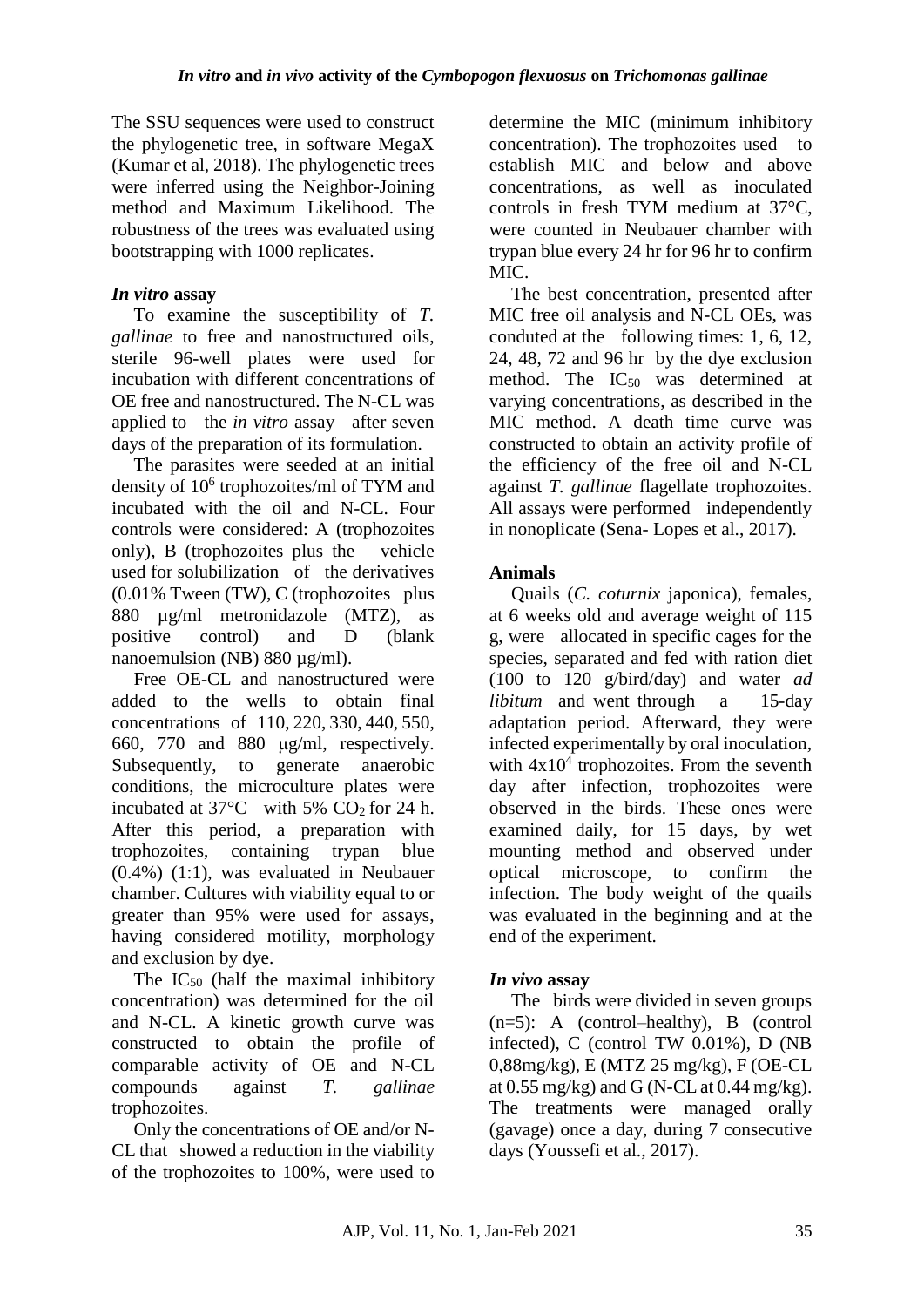#### **Committee of ethics**

The Committee of Ethics in the use of Animals of the Federal University of Pelotas, under the protocol 23110.005097/2017-51 and 23110.012860 / 2018-81 and SISBIO under number 61235-1 approved this research.

### **Analyze statistical**

Statistical analysis was performed by univariate analysis of variance (ANOVA) using a probability value of  $p \leq 0.05$ , followed by the Tukey Test (GraphPad Prism 8.0 Software).

### **Results**

### **Characterization OE-CL**

The chemical components of OE-CL was determined by gas chromatography. The major compounds were β-geranial (45.74%), Z-citral (34.42%) and geraniol (6.01%), respectively.

### **Characterization of N-CL**

All N-CL presented a polydispersity index lower than 0.3, indicating homogeneity of droplet size and characterizing a monodisperse system.espite the use of non-ionic surfactants in the formulation, the N-CLs had slightly negative zeta potential.

N-CL is formed by mixing two immiscible liquids stabilized by surfactants, ranging in size from 20 μm to 500 nm. The N-CL developed in the present study had an average droplet size of less than 200 nm.

The results of the characterization of N-CL with OE and white N-CL, according to mean size, polydisperasion index, zeta potential and pH, are shown in Table 1.

The under-refrigeration N-CLs were stable for 90 days as the parameters were maintained when compared to the parameters immediately after preparation.

### **Molecular results**

The *T. gallinae* isolate was confirmed by equivalence with the Genbank isolates.

### *In vitro* **assay**

The results of the *in vitro* study on the anti-trichomonal inhibitory effect of OE, N-CL and MTZ. The comparison of this activity with the CN (negative control) is presented in Figure 1. Neither OE-CL nor N-CL presented toxicity at the concentrations used in the study, being tested on other micro-organism.

For the N-CL after 24 hr incubation at 440 µg/ml concentration and 550 µg/ml for OE-CL, 100% unviable trophozoites in the culture medium was found (Figure 3). The MICs (minimum inhibitory concentration) of the free OE-CL and the N-CL were 528 and 418  $\mu$ g/ml. IC<sub>50</sub> values (minimum inhibitory concentration) were set at 110 µg/ml for N-CL and 220 µg/ml for free OE-CL. The growth of the trophozoites was completely inhibited by the free and nanostructured OE of lemon grass in 12 hr incubation (Figure 4).

Table 1. Physical-chemical characterization of N-CL

|                    | Average droplet<br>$size$ (nm) | <b>Polydispersity</b><br>index | <b>Zeta potential</b><br>(mV) | рH              |
|--------------------|--------------------------------|--------------------------------|-------------------------------|-----------------|
| N-CL               | $98+0.82$                      | $0.20 \pm 0.007$               | $-7.48 \pm 1.02$              | $4.00 \pm 0.07$ |
| Blank nanoemulsion | $127+1.02$                     | $0.25 \pm 0.005$               | $-6.37+0.58$                  | $5.15 \pm 0.03$ |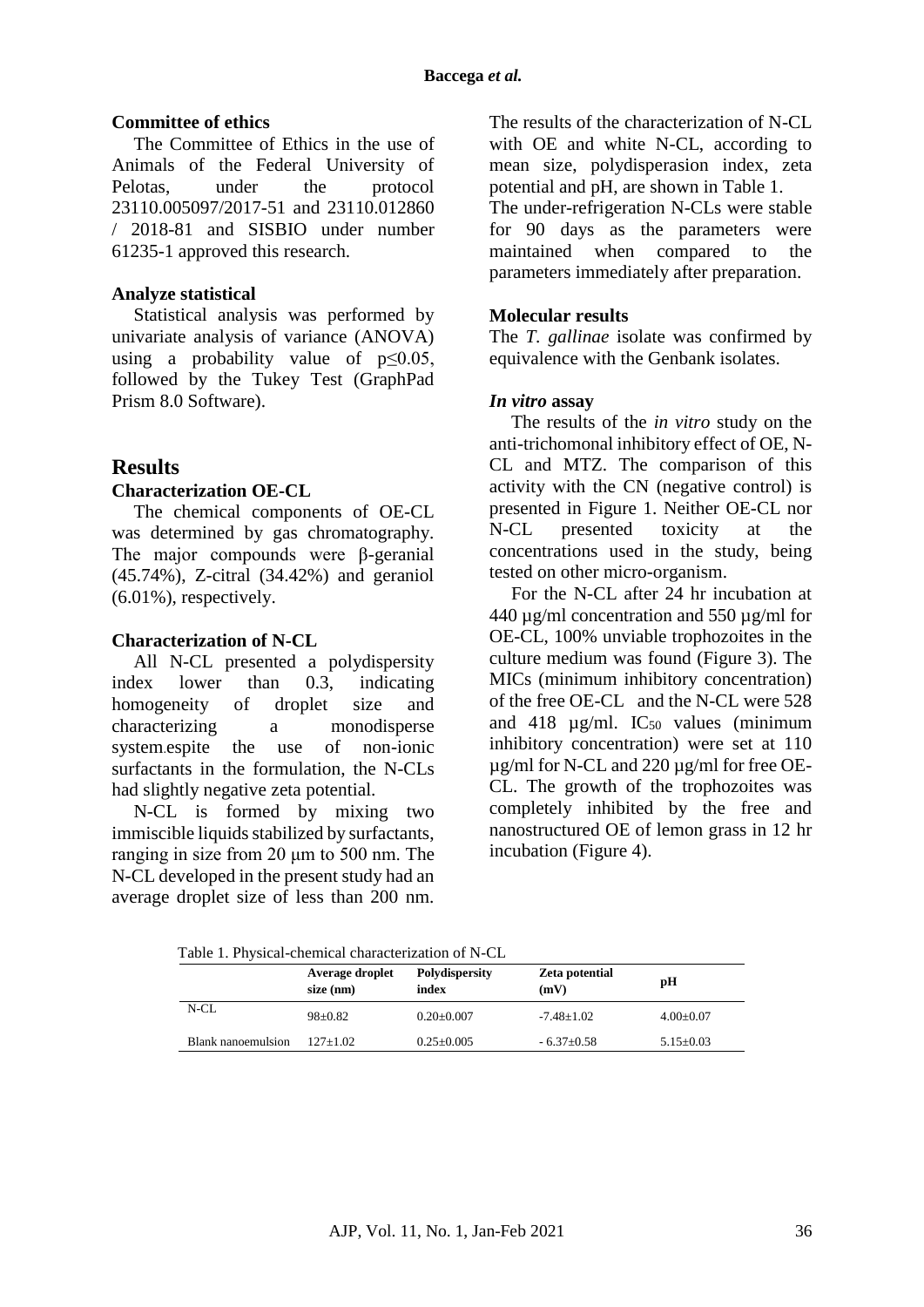#### *In vitro* **and** *in vivo* **activity of the** *Cymbopogon flexuosus* **on** *Trichomonas gallinae*



Figure 1. Phylogenetic analysis of the relationship based in ITS-1 rDNA sequences between *Trichomonas gallinae, T. brixi, T. canistomae, T. tenax, T. stableri* and *T. vaginalis*. Maximum likelihood tree (24 sequences and 336 sites). Bootstrap support (BS) was calculated for each branch using Mega X. *Histomonas meleagris* was the outgroup. Star indicates our isolate.



Figure 2. Phylogenetic analysis of the relationship based in SSU rDNA 18S sequences between *Trichomonas gallinae, T. brixi, T. canistomae, T. tenax, T. stableri and T. vaginalis*. Neighbour-Joining tree (24 sequences and 336 sites). Bootstrap support (BS) was calculated for each branch using Mega X. *Histomonas meleagris* was the outgroup. Star indicates our isolate.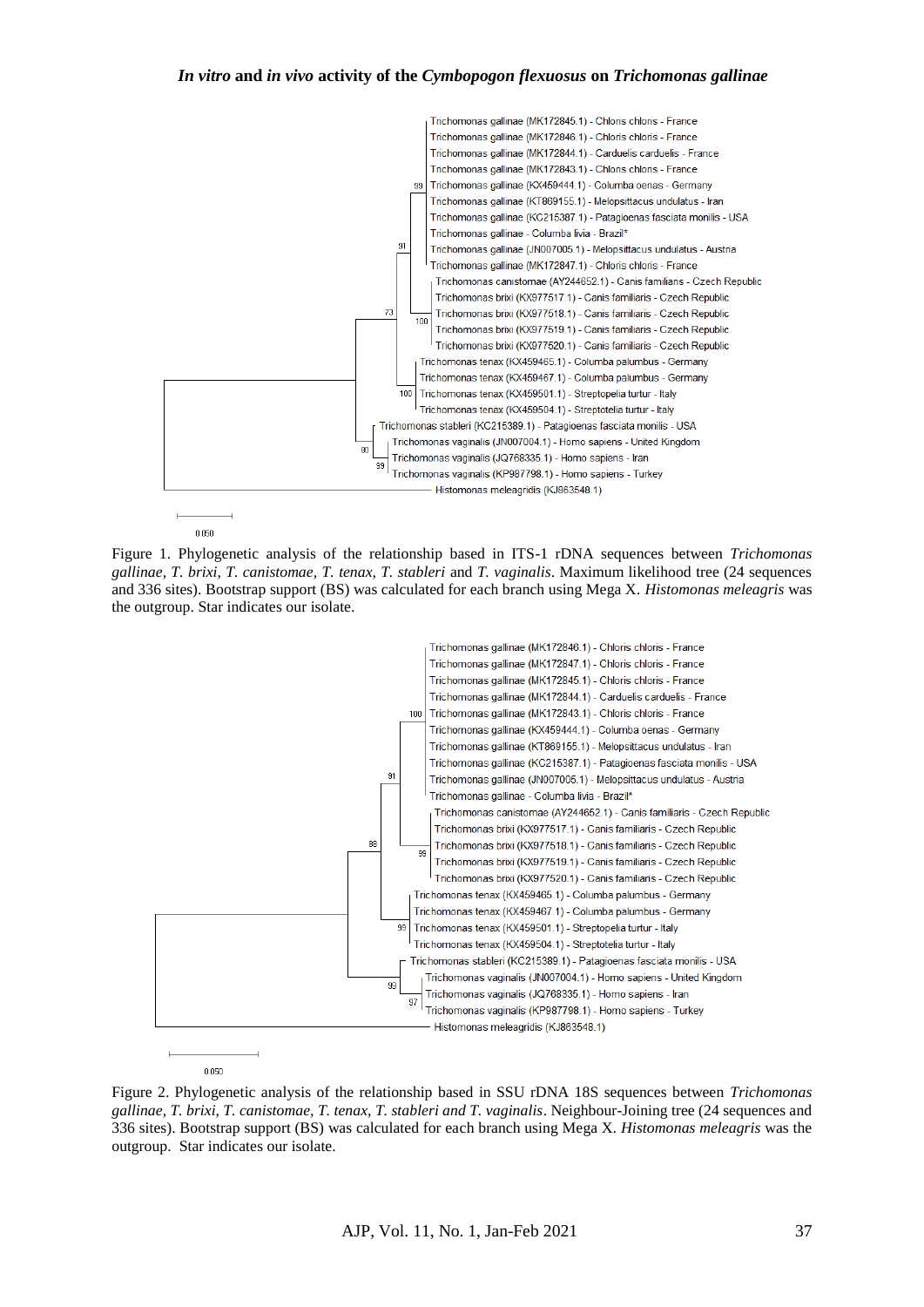

Figure 3. Anti-*trichomononas* activity in culture medium of the formulations: OE-CL and N-CL their respective at concentrations of 110 μg/mL to 880 μg/ml, as controls: CN (negative control), MTZ (metronidazole 880 μg/ml), (tween 0.01%) and NB (blank nanoemulsion 880 μg/ml). The analyses were done at 24 hr posttreatment. The columns indicate the groups and \*\*\*indicates the statistical difference when compared to the MTZ control by Tukey's test  $(p<0.05)$ .

#### *In vivo* **assay**

After the treatment with OE-CL trophozoites, the absence in 4-day post treatment birds (n=5) was observed, and until the 7th day, none of the birds of this group has presented viable forms of trophozoite in the swabs culture through 24 and 48 hr, comparing to all other group controls ( $p < 0.05$ ). The treatment with N-CL presented efficiency on the  $3<sup>rd</sup>$  day of treatment with the trophozoites absence  $(n=5)$  after 4<sup>th</sup> day of treatment, none of the birds of this group has presented viable trophozoites in the culture until the  $7<sup>th</sup>$  day. The MTZ presented trophozoites absence in the birds on the  $7<sup>th</sup>$  day of treatment. During the experiment deaths did not occur and there was no adverse effect observed in the treated animals. During the treatment (30 days), the body weight and laying of the treated quails and the groups controls have not shown changes (Figure 5).



Figure 1. Death time of *T. gallinae* after treatment with negative control group, blank nanoemulsion control, OE-CL and N-CL, in the period of 1, 6, 12, 24, 48, 72 and 96 hr.

#### **Discussion**

Drugs like MTZ, dimetridazole, ronidazole and carnidazole, are considered efficient against trophozoites of *T. gallinae* (Franssen and Lumeij, 1992). The existence of resistant strains to the *in vivo* nitroimidazoles has already been demonstrated in several countries (Lumeij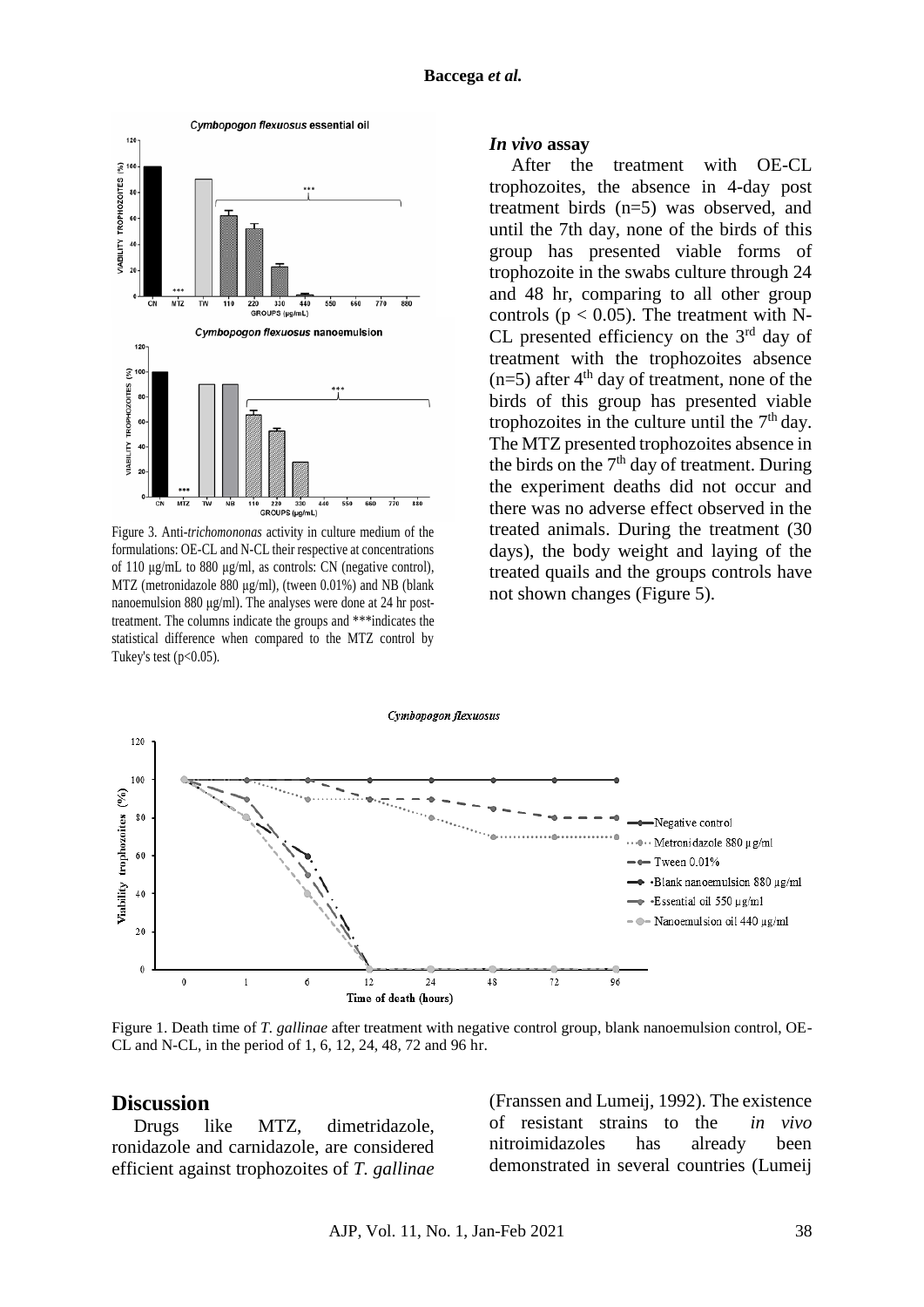and Zwijnenberg (1990), Franssen and Lumeij (1992), Gerhold et al. (2008), Munoz et al. (1998), Rouffaer et al. (2014), Tabari et al. (2017), and threaten bird health, causing economic losses (Bondurant and Honigberg, 1994). This work is pioneer in studies related to OE-CL and N-CL on the *T. gallinae* flagellated protozoan in Brazil.

In our study, we used the lemon grass and in the gas chromatographic analysis, it was observed that β-geranial (45.74%), Zcitral (34.42%) and geraniol (6.01%) are the main constituents of OE. Adukwu et al. (2012) and Ahmad and Viljoen (2015) in their studies also identified Z-citral and βgeranial as main compounds of OE-CL, where they have found values of 33 to 32.9% of Z-citral and 47 and 46.1%, of β-Geranial, respectively, corroborating our results. Variations in the chemical constituents occur due to several factors: seasonality, temperature, water availability, among others (Xavier et al., 2016). The OE-CL trichomonicidal action in different concentrations could be related to the bioactive compounds of *C. flexuosus* that have antioxidant and fungicidal activities. One of the compounds is the citral (Silva et al. (2008; Shukla et al. 2009), that owns its ability to destroy the cell membrane integrity, releasing the cell compounds of *Geotrichum citri-aurantii* (Zhou et al., 2014) through a mechanism of cell membrane damage, compromising integrity and permeability (Tao et al., 2014).

Other natural compounds were efficient against Trichomonas spp. if compared to MTZ as presented in our study. Tabari et al. (2017) observed the efficiency of the OE *Pelargonium roseum* in pigeons, as on the 6 th day of treatment, trophozoites were not observed. In our study, the nanoemulsion presented similar results on the  $3<sup>rd</sup>$  day and the oil on the 4<sup>th</sup> day of treatment. Youssefi et al. (2017) by analyzing the *in vitro* and *in vivo* effect of *Artemisia sieberi* , have found in the *in vivo* test that the treatment with OE at a dose of 50 mg/kg after 4 days led to the full recovery of the infected pigeons. The results obtained at the treatment with *C. flexuosus* free essential oil, corroborate with this study.

The N-CL used in this study has stability for a period of 90 days under refrigeration, when compared to the obtained parameters as soon as the preparation. Sonneville-Aubrun et al. (2004), have considered emulsion of an average droplet diameter (Z) less than 300 nm as nanoemulsion, corroborating our study, in which N-CL had a diameter less than 200 nm. Minor emulsions diameters are more stable (Mehlhorn et al., 2009).



Figure 5. Death time of *T. gallinae* after treatment with the control groups and treatment groups with the standard drug, as well as, the OE-CL and N-CL in the period of 0.1. 2. 3. 4. 5. 6. 7 days.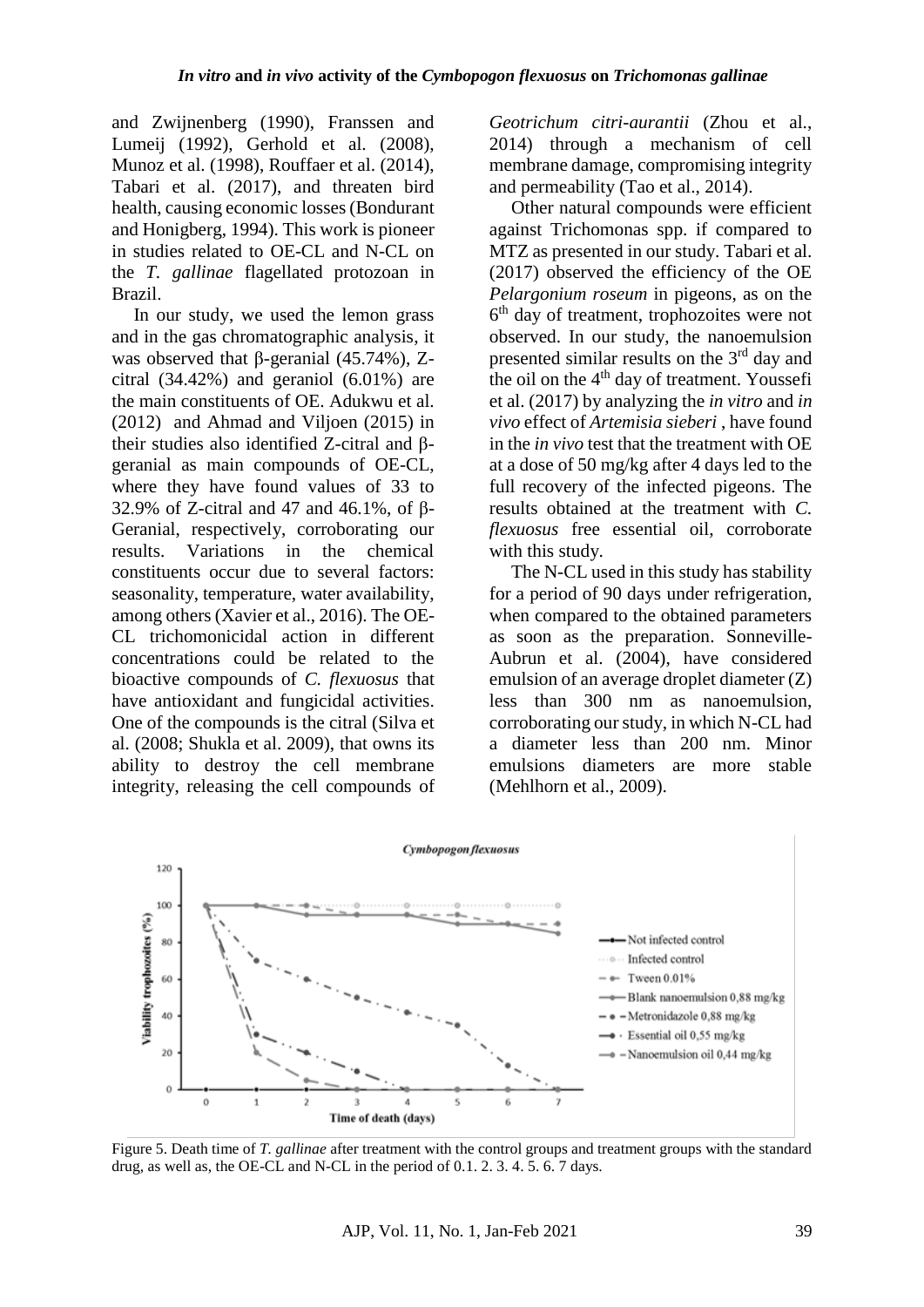The stability is due to the use of surfactants in their formulation, increasing the availability and low interfacial tension penetration (Solans et al., 2005).

The greatest effectiveness  $(p<0.05)$  of nanoemulsion is compared to the essential oils in the *in vitro* and *in vivo* tests, could be attributed to the reduction of particle size, increase of bioavailability of chemical compounds and the surface charge of nanoemulsion droplets (potential zeta). However, in this study, there was not an electrostatic attraction, because N-CL has negative charges and the membrane of trophozoites is composed mainly of sialic acid, which also contributed to the protozoan negative charge (Costa e Souza, 1986). The relevance of researches with nanostructured systems with bioactives from plants is evident, as seen in works of Bahamond et al. (2015) and Wen-Chien et al. (2018). When the results of the standard drug used (MTZ) are compared, it has been different from the one in this study, which only presented the total elimination of the parasite from the 7th day of treatment. The OE-CL transport using N-CL is a new alternative to overcome limitations like hydrophobicity and volatility, reducing the drugs dose, and increasing the bioavailability and the potential effects of toxicity (Sun et al., 2012, Salem et al., 2015).

Nair et al. (2016) claimed that the therapeutic efficiency of many compounds, when associated to the nanotechnology, due to better solubilization, higher bioavailability and protection of the active principle against the enzymatic and hydrolytic degradation, occur. Our results showed a higher N-CL efficiency, which could be attributed to a greater penetration of nanoemulsion in the receptors present in the protozoan membrane, leading to a greater interaction between them. The higher the concentration of N-CL dosedependent efficacy increases, occurring 100% of mortality in the greatest tested concentrations, demonstrating that the nanoparticles size (200 nm) increases the

bioavailability, facilitating the EO activity (Trados et al. (2004).

In the *in vitro* test, the OE-CL and N-CL were able to reduce the viability of *T. gallinae. T. gallinae* trophozoites causing the cell death in different concentrations. The use of OE-CL was more effective against *T. gallinae* trophozoites with increasing concentrations of OE-CL and N-CL in the period of 12 hours, when compared to MTZ that took 24 hours. In the *in vivo* test, N-CL and OE-CL were more effective than the drug of choice, being able to eliminate the protozoan of the treated birds in 3 days for the N-CL use and 4 days for the OE-CL use, while MTZ only can eliminate the protozoan of all the treated birds after 7 days. The data obtained in this study introduced lemon grass like a natural anti-trichomonas agent, effective against trophozoites. The main chemical constituents of lemon grass can be considered like effective compounds for future researches and development of new anti-*T. gallinae* agents.

The isolated sample showed 99% similarity to the *T. gallinae* strains of *Acridotheres tristis*, Iran (KT869157.1), *Melopsittacus undulates*, Iran (KT869155.1), *Columbia livia*, China (MH733817.1), *Streptopelia decaocto*, Malta (KX844991.1), *Columba oenas*, Germany (KX459445.1), *Bubo bubo,* Spain (KX514378.1), *Serinus canaria* f. *domestica*, Slovenia (KX584000.1) and *Aquila pennata,* Spain *(*KP900042.1). On the other hand, the analysis among *Trichomonas* species, through ITS-1 rDNA (Figure 1) and SSU rDNA 18S (Figure 2), *Trichomonas gallinae* is in sister position of *T. canistomae* and *T. brixi*, both isolate of oral cavity from dogs and more distant of *T. vaginalis*.

# **Acknowledgment**

The authors are grateful for the financial support of FAPERGS for the ADR/2017 process. Thanks for the partnership with UFN of Santa Maria, thanks for the help of free essential and nanostructured oils. This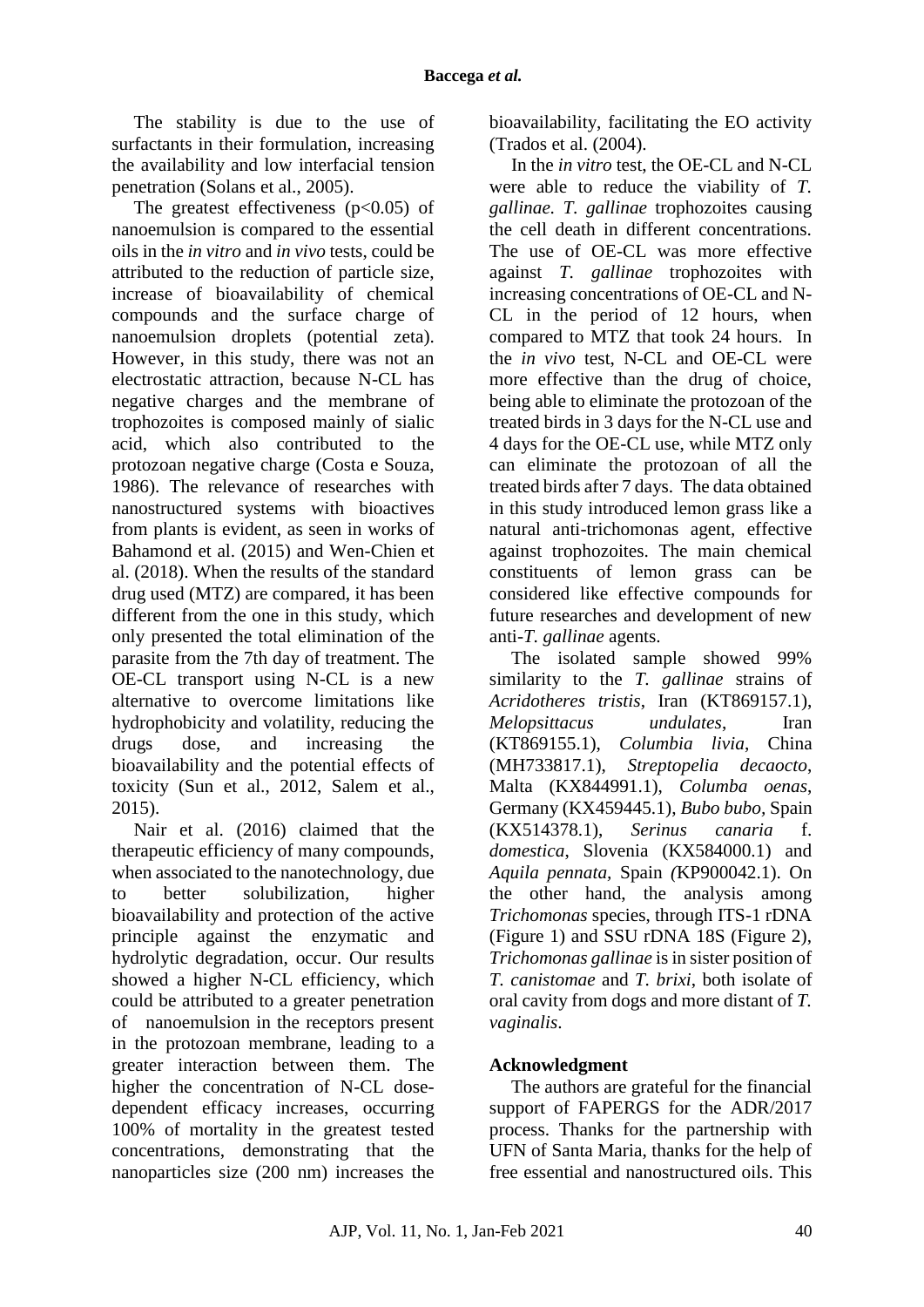study was carried out with the support of the Coordination of Improvement of Higher Education Personnel-Brazil (CAPES) Financing Code 001.

### **Conflicts of interest**

The authors declare that they have no conflict of interest.

# **References**

- Adukwu EC, Allen SC, Phillips CA. 2012. The anti-biofilm activity of lemongrass (*Cymbopogon flexuosus*) and grapefruit (*Citrus paradisi*) essential oils against five strains of *Staphylococcus aureus*. J Appl Microbiol, 113:1217-27.
- Ahmad A, Viljoen A. 2015. The *in vitro* antimicrobial activity of *Cymbopogon*  essential oil (lemon grass) and its interaction with silver ions. Phytomedicine, 22:657- 665.
- Bahamonde-Norambuena D, Molina-Pereira A, Cantin M, Muñoz M, Zepeda K, Vilos C. 2015. Polymeric nanoparticles in dermocosmetic. Int J Morphol, 33:1563- 1568.
- Bondurant RH, Honigberg BM. 1994. Trichomonads of veterinary importance. In: Academic Press (Eds.), Parasitic Protozoa, p. 111–206, New York.
- Bunbury N, Jones CG, Greenwood AG, Bell DJ. 2007. *Trichomonas gallinae* in Mauritian Columbids: Implications for an endangered endemic. J Wild Dis, 43:399– 407.
- Cepicka I, Kutišová K, Tachezy J, Kulda J, Flegr J. 2005 Cryptic species within the *Tetratrichomonas gallinarum* species complex revealed by molecular polymorphism. Vet Parasitol, 128:11–21.
- Cudmore SL, Delgaty KL, Hayward-McClelland SF, Petrin DP, Garber GE. 2004. Treatment of infections caused by metronidazole-resistant *Trichomonas vaginalis*. Clin Microbiol Rev, 17:783-93.
- Diamond, LS. 1957. The establishment of various trichomonads of animals and man in axenic cultures. J Parasitol, 43:488-490.
- Dingsdag SA, Hunter N. 2018. Metronidazole: an update on metabolism, structure– cytotoxicity and resistance mechanisms. J Antimicrob Chemother, 73:265-79.
- Dunne RL, Dunn LA, Upcroft P, O'Donoghue PJ, Upcroft JA. 2003. Drug resistance in the sexually transmitted protozoan *Trichomonas vaginalis*. Cell Res, 13:239- 49.
- Fang L, Du D, Ding GZ, Si YK, Yu SS, Liu Y, Wang WJ, Ma SG, Xu S, Qu J, Wang JM, Liu YX. 2010. Neolignans and glycosides from the stem bark of Illicium difengpi. J Nat Product, 73: 818-824.
- Forrester DJ, Foster GW. 2009. Trichomonosis. In: Atkinson, C.T., Thomas, N.J.; Hunter, D.B. (Eds.), Parasitic Diseases of Wild Birds, pp.120-153, Oxford, UK: Wiley-Blackwell.
- Franssen FFJ, Lumeij JT. 1992. *In vitro* nitroimidazole resistance of *Trichomonas gallinae* and successful therapy with an increased dosage of ronidazole in racing pigeons (*Columba livia* domestica). J Vet Pharmacol Therapeut, 15:409–415.
- Ganjewala D1, Luthra R. 2010. Essential oil biosynthesis and regulation in the genus *Cymbopogon*. Nat Prod Commun, 5:163-72.
- Gaspar da Silva D, Barton E, Bunbury N, Lunness P, Bell DJ, Tyler KM. 2007. Molecular identity and heterogeneity of trichomonad parasites in a closed avian population. Infect Genet Evolut, 7:433-440.
- Gerhold RW, Tate CM, Gibbs SE, Mead DG, Allison AB, FISCHER JR. 2007. Necropsy findings and arbovirus surveillance in mourning dovesfrom southeastern United States. J Wild Dis, 43:129-135.
- Gündel SS, de Souza MB, Quatrin PM, Klein B, Wagner R, Gündel A, Vaucher R de A, Santos RCV, Ourique AF. 2018. Nanoemulsions containing *Cymbopogon flexuosus* essential oil: Development, characterization, stability study and evaluation of antimicrobial and antibiofilm activities. Microb Pathog, 118:268-276.
- Hosseini SF, Zandi M, Rezaei M, Farahmandghavi F. 2013. Two-step method for encapsulation of oregano essential oil in chitosan nanoparticles: preparation, characterization and *in vitro* release study. Carbohydr Polym, 95:50-56.
- Hussain AI, Anwar F, Shahid M, Ashraf M, Przybylski R, 2010. Chemical composition, antioxidant and antimicrobial activities of essential oil of spearmint (*Mentha spicata* L.) from Pakistan. J Essent Oil Res, 22:78- 84.

Hussein R, El-Halabi M, Ghaith O, Jurdi N,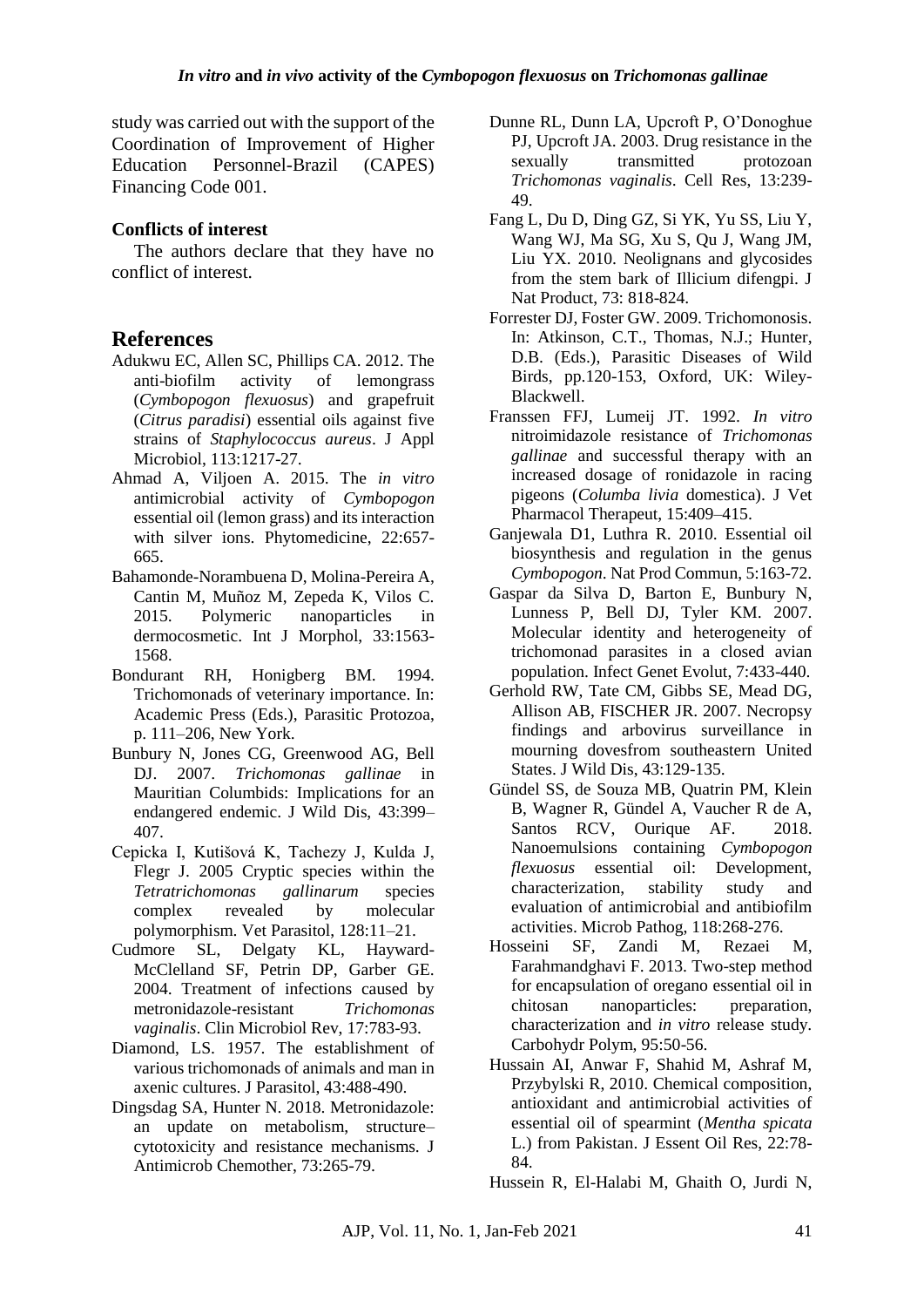Azar C, Mansour N, Sharara AI. 2011. Severe hepatotoxicity associated with the combination of spiramycin plus metronidazole. Arab J Gastroenterol, 12:44– 47.

- Kumar S, Stecher G, Li M, Knyaz C, Tamura K. 2018. MEGA X: Molecular Evolutionary Genetics Analysis across computing platforms. Mol Biol Evolut, 35:1547-1549.
- Lumeij JT, Zwijnenberg RJG. 1990. Failure of nitro-imidazole drugs to control trichomoniasis in the racing pigeon (*Columba livia* domestica). Avian Pathol, 19:165-166.
- Mehlhorn H, Walldorf V, Klimpel S, Schmahl G, Al-Quraishy A, Walldorf U, Mehlhorn B, Bätza HJ. 2009. Entomological survey on vectors of Bluetongue virus in North Rhine-Westphalia (Germany during 2007–2008). Parasitol Res, 102:321-9.
- Munoz E, Castella J, Gutierrez J. 1998. *In vivo* and sensitivity of *Trichomonas gallinae* to some nitroimidazole drugs. Vet Parasitol, 31: 239-46.
- Nair J, Christensen D, Yu P, Beattie AD, McAllister T, Damiran D, Preston N, Fuhr L, McKinnon JJ. 2016. A nutritional evaluation of common barley varieties grown for silage by beef and dairy producers in western Canada. Can J Anim Sci, 96:598- 608.
- Oliveira MMM, Brugnera DF, Nascimento JA & Piccoli RH. 2012. Control of planktonic and sessile bacterial cells by essential oils. Food and Bioproducts Processing, 90:809- 18.
- Rein MF. *Trichomonas vaginalis*. 1995. In: Mandell, Douglas, Bennet. Principles and practice of infectious diseases (Eds.) Churchill Livingstone, 2493-7, New York:
- Rouffaer L, Adriaensen C, de Boeck C, Claerebout E, Martel A. 2014. Racing pigeons: a reservoir for nitro-imidazoleresistant *Trichomonas gallinae*. J Parasitol, 100:360-3.
- Salem W, Leitner DR, Zingl FG, Schratter G, Prassl R, Goessler W, Reidl J, Schild S. 2015. Antibacterial activity of silver and zinc nanoparticles against Vibrio cholerae and enterotoxic *Escherichia coli*. Int J Med Microbiol, 305:85–95.
- Sansano-Maestre J, Garijo-Toledo MM, Gómez-Muñoz MT. 2009. Prevalence and genotyping of *Trichomonas gallinae* in pigeons and birds of prey. Avian Pathol, 38:

201-7.

- Santoro GF, Cardoso MG, Guimarães LG, Salgado AP, Mena-Barreto RF, Soares MJ 2007b. Effect of oregano (*Origanum vulgare* L.) and thyme (*Thymus vulgaris* L.) essential oils on *Trypanosoma cruzi* (Protozoa: Kinetoplastida) growth and ultrastructure. Parasitol Res 100: 783-790.
- Seddiek A, El-Shorbagy MM, Khater HF, Ali AM. 2014. The antitrichomonal efficacy of garlic and metronidazole against *Trichomonas gallinae* infecting domestic pigeons. Parasitol Res, 113:1319–1329.
- Seddiek SA, Ali MM, Khater HF, El-Shorbagy MM. 2011 Anthelmintic activity of the white wormwood, *Artemisia herba-alba* against *Heterakis gallinarum* infecting turkey poults. J Med Plant Res, 5:3946– 3957.
- Sena-Lopes Â, das Neves RN, Bezerra FSB, de Oliveira Silva MT, Nobre PC, Perin G, Alves D, Savegnago L, Begnini KR, Seixas FK, Collares T, Borsuk S. 2017. Antiparasitic activity of 1,3-dioxolanes containing tellurium in *Trichomonas vaginalis*. Biomed Pharmacot, 89: 284-287.
- Shukla R, Kumar A, Singh P, Dubey NK. 2009. Efficacy 1 of Lippia alba (Mill) N. E. Brown essential oil and its monoterpenes aldehyde constituents aganst fungi isolated from some edible legume seeds and aflatoxin B1 production. Int J Food Microbiol, 135:165- 170.
- Silva CB, Guterres SS, Weisheimer V, Schapoval E.E. 2008. Antifungal activity of the lemongrass oil and citral against *Candida* spp. Braz J Inf Dis, 12:1763- 1766.
- Solans C, Izquierdo P, Nolla J, Azemar N, Garcia-Celma MJ. 2005. Nanoemulsions. Curr Opin Colloid Int, 10:102-110.
- Sonneville-Aubrun O, Simonnet JT, L'alloret F. 2004. Nanoemulsions a new vehicle for skincare products. Adv Col Interf Sci, 108- 109:145-149.
- Sun H, Liu K, Liu W, Wang W, Guo C, Tang B, Gu J, Zhang J, Li H, Mao X, Zou Q, Zeng H. 2012. Development and characterization of a novel nanoemulsion drugdelivery system for potential application in oral delivery of protein drugs. Int J Nanomed, 7:5529–5543.
- Tabari MA, Youssefi MR, Moghadamnia AA. 2017. Antitrichomonal activity of *Peganum harmala* alkaloid extract against trichomoniasis in Pigeon (*Columba livia*